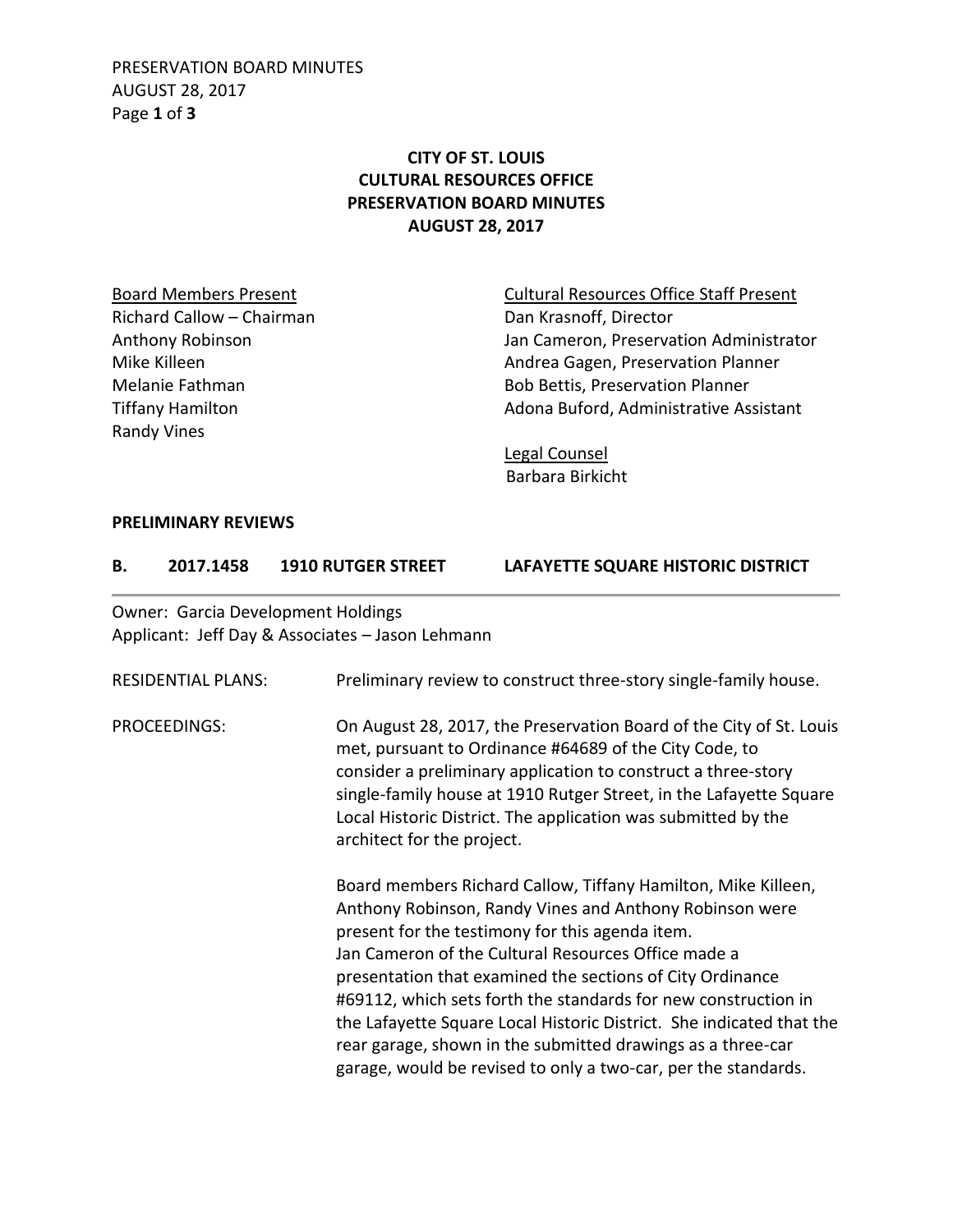PRESERVATION BOARD MINUTES AUGUST 28, 2017 Page **2** of **3**

|                           | Jeff Day of Jeff Day & Associates, the project architect, spoke on<br>behalf of the project. He submitted revised drawings to the Board<br>that incorporated the garage revision.                                                                                                                                                                                                                    |
|---------------------------|------------------------------------------------------------------------------------------------------------------------------------------------------------------------------------------------------------------------------------------------------------------------------------------------------------------------------------------------------------------------------------------------------|
|                           | Suzanne Sessions, Vice-President of the Development Committee<br>of the Lafayette Square Restoration Group, spoke against the<br>project, stating that while it followed a Historic Model Example as<br>required by the Standards, its design was too tall and too<br>elaborate for the site on Rutger Street.                                                                                       |
| <b>FINDINGS OF FACTS:</b> | The Preservation Board found that:                                                                                                                                                                                                                                                                                                                                                                   |
|                           | the proposed site for construction, 1910 Rutger Street, is<br>$\bullet$<br>located in the Lafayette Local Historic District;                                                                                                                                                                                                                                                                         |
|                           | the applicant has proposed a Historic Model Example for the<br>$\bullet$<br>new house which has been approved by the Cultural<br>Resources Office;                                                                                                                                                                                                                                                   |
|                           | the applicant has agreed to modify the garage design and<br>$\bullet$<br>therefore the project complies with requirements for new<br>construction in the Lafayette Square Historic District.                                                                                                                                                                                                         |
| <b>BOARD DECISION:</b>    | It was the decision of the Preservation Board to grant preliminary<br>approval to the project as amended with a two-car garage, and<br>with the stipulation that final plans, details and exterior materials<br>will be reviewed and approved by the Cultural Resources<br>Office. The motion was made by Board Member Mike Killeen<br>Mr. Vines seconded the motion. The motion passed unanimously. |

### **C. SOULARD HISTORIC DISTRICT – VARIOUS SITES**

Applicant: Soulard Restoration Group – Luann Denten

NEIGHBORHOOD PLAN: Preliminary review to install historic markers on buildings throughout Soulard Historic District.

PROCEEDINGS: Daniel Krasnoff, Director of the Cultural Resources Office, made a presentation regarding the placement of historic markers to be affixed to buildings and/or poles near prominent buildings throughout Soulard. The signs are being created to draw attention to the rich architectural and cultural heritage of the neighborhood.